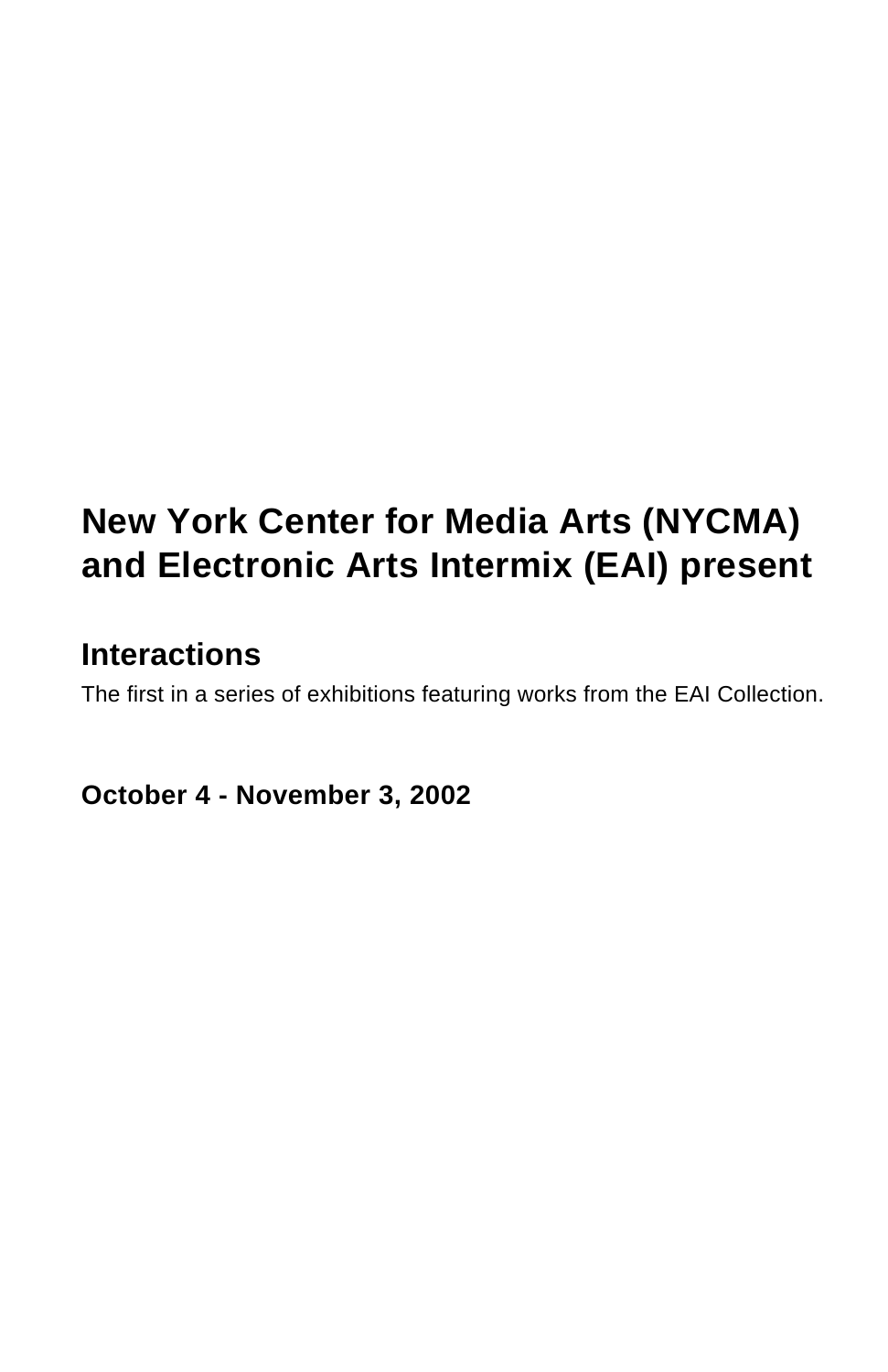New York Center for Media Arts (NYCMA) and Electronic Arts Intermix (EAI) present *Interactions*, the first in a series of exhibitions featuring works from the EAI collection. This exhibition, which pairs artists in three programs that span 1969 to 2001, explores artists'direct interactions with electronic technologies or within constructed technological environments.

In *Program I*, Peggy Ahwesh and Kristin Lucas articulate visions of the virtual self, reconstructing the artificial environments of video and computer games to investigate identity and the alienation of the individual in a media-saturated world. The works in *Program II*, by Nam June Paik and Steina, are performative exercises that celebrate the direct interaction of gesture, electronic technology, and music. In *Program III*, works by John Cage and Bruce Nauman explore improvisation and process through what Cage terms "meaningless activity that is nonetheless communicative, like light itself."

Asserting their presence within the technical or cultural refractions of electronic landscapes, the artists either perform directly on-camera, or are represented by surrogates or gestural traces within electronically constructed, often abstracted worlds. Throughout, the works investigate the artists' relationships to a process of intervention and interaction that propels or challenges an electronic "reality."

#### **Program I**

#### **Peggy Ahwesh**

#### *She Puppet, 2001, 15 min, color*

Re-working footage collected from months of playing *Tomb Raider*, Ahwesh transforms the video game into a reflection on identity and mortality. Trading the rules of gaming for art making, she brings *Tomb Raider*'s cinematic aesthetics to the foreground, and shirks the pre-programmed "mission" of its heroine, Lara Croft. Ahwesh acknowledges the intimate relationship between this fictional character and her player. Moving beyond an implicit feminist critique of the problematic female identity, she enlarges the dilemma of Croft's entrapment to that of the individual in an increasingly artificial world.

#### **Kristin Lucas**

#### *Watch Out For Invisible Ghosts, 1996, 5:15 min, color*

This mock virtual environment is a playground for the imagination. Equipped with helmet, goggles, and a basic understanding of early video game strategies, the artist morphs into an adventureland training camp where she meets with media icons on common ground. She fearlessly changes her intensity and velocity in unison with, and at times under the command of, rival action-heroes and network sponsors. The title implies that there are bugs in the program, undetected viruses in the system. This video performance parallels the heightened sense of anxiety synonymous with computer games, amplifying a "fear of contamination" to a level that borders on insanity.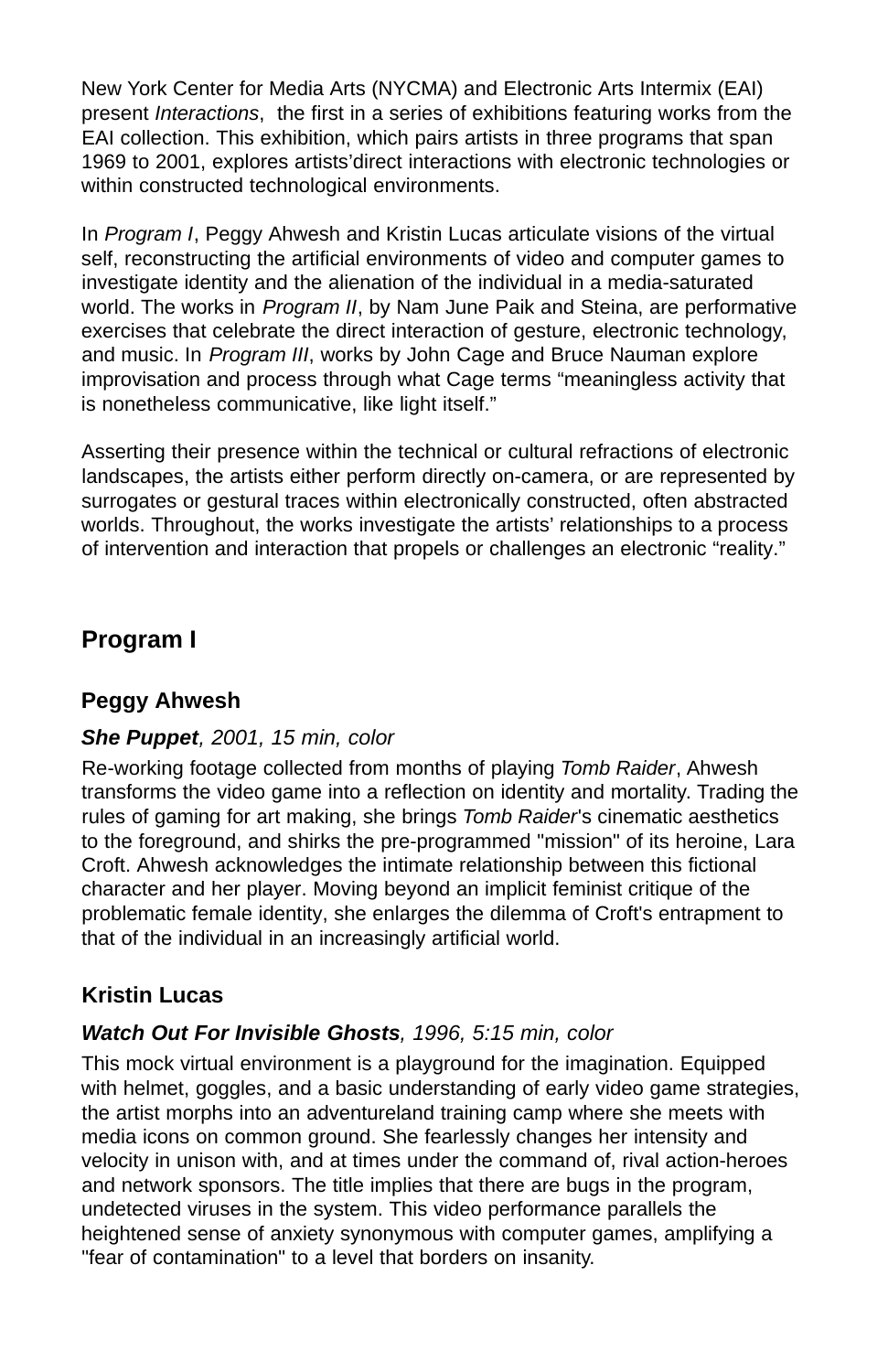#### *Action, 1997-98, 5 min, color*

Writes Lucas: "This video carries the tension of an audition or screen test. I am called onstage for a test drive around a virtual race course, a metaphor for the information superhighway. My intention for this video is to investigate the term 'action' as it applies to the contemporary lifestyle.

## **Program II**

#### **Nam June Paik**

#### *9/23/69: Experiment with David Atwood, 1969, 80 min, color In collaboration with David Atwood, Fred Barzyk, and Olivia Tappan*

This early masterwork of electronic experimentation was created by Paik while he was Artist-in-Residence at WGBH in Boston. The title refers to the day it was made -- September 23, 1969. Using the Paik/Abe Synthesizer, Paik creates a stunning visual collage that fuses spontaneous, free-form experimentation with virtuosity and control. Paik manipulates and merges pure electronic abstractions, footage captured "live" from television, prerecorded material, and images recorded in the studio. Exploring the interactivity of video and audio synthesizers, Paik processes these images with live and prerecorded sounds. *9/23/69* allows the viewer to observe Paik in the process of inventing his unique visual vocabulary. This work reveals insights into the development of Paik's electronic imagery, and, as the title suggests, captures the immediacy of the place and the moment.

#### **Steina**

#### *Violin Power, 1970-78, 10:04 min, b&w*

Steina terms this work "a demo tape on how to play video on the violin." Her background as a violinist and her evolution from musician to visual artist is referenced through an analogy of video camera to musical instrument. Steina is first seen in footage from the early 1970s, playing the violin and singing to The Beatles *Let It Be*. As succeeding segments trace a chronological progression, Steina layers imagery and time. The violin itself ultimately becomes an imagegenerating tool, as Steina's violin bow creates abstract visual transpositions of sound and vibrations. An unconventional self-portrait, *Violin Power* is also a study of the relationship of music, electronic image, and the artist's gesture.